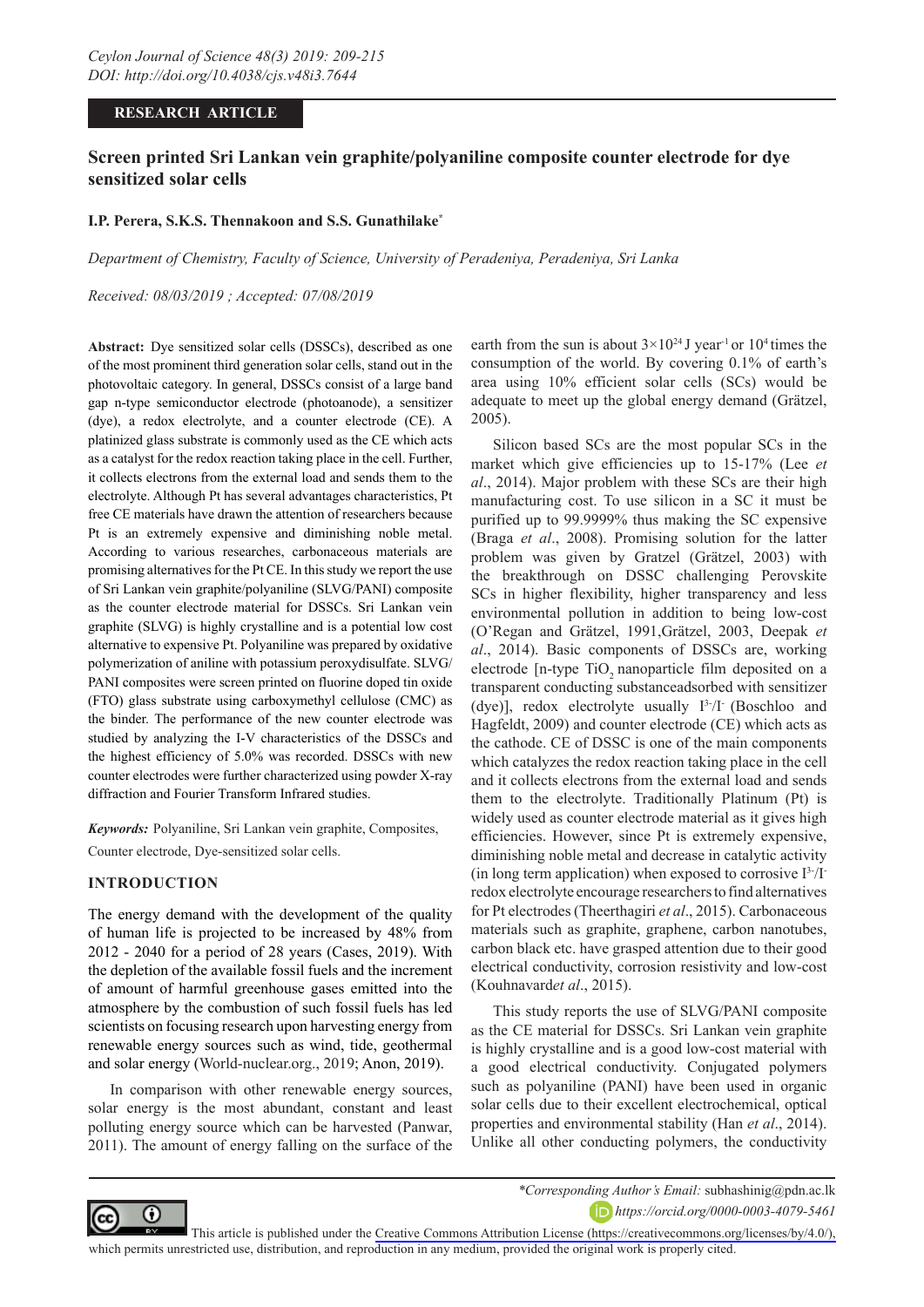of PANI can be tuned by varying the degree of oxidation (Morsi, Ebrahim and Soliman, 2012)*.*

Emeraldine Base (EB) of PANI is composed of two benzoid units and one quinoid unit alternatively positioned in the polymer chain. Doped EB form of PANI shows electrical conductivity through delocalization of polarons formed on the conjugated polymer chain (de Albuquerque *et al*., 2004). In this study protonated Emeraldine Base (EB) form of PANI has been used for the fabrication of electrodes, which is the highest conductive form of PANI (Bhadra*et al*., 2009). Incorporation of additives such as graphite to PANI, has been recorded to enhance its electrical conductivity in literature (Wang *et al*., 2011). Therefore, the SLVG/PANI composite reported in this study would be a promising alternative counter electrode material for DSSCs with enhanced conductivity, reduced cost and easy fabrication process compared to the conventional Pt counter electrode.

Many methods such as screen printing, doctor blade, thermal decomposition, electrochemical deposition etc. have been reported to fabricate different counter electrodes for DSSCs (Kumar , 2019, Gomesh, 2015, Hao, 2014, Tsai, 2018). Among them, screen printing method was used for the fabrication of composite electrodes along with a binder, sincethe method results in uniform layer of SLVG/PANI composite on the surface of FTO glass substrates easily. Desired thickness of the active film can be obtained by repeating the printing process several times.

#### **MATERIALS AND METHODS**

# **Preparation of TiO2 colloidal solution**

Titaniumtetraisopropoxide (TIP) (20.00 mL), acetic acid (2.50 mL) and ethanol (25.00 mL) were mixed and steam was passed through the solution. Rapid hydrolysis of TIP and the expulsion of ethanol by steam produced a transparent TiO<sub>2</sub> colloids. Above TiO<sub>2</sub> colloids were ground with 5.00 mL of water in a motar and autoclaved at 150 ° C for three hours.

## Preparation of TiO<sub>2</sub> spray solution

Autoclaved solution (20.00 mL), acetic acid (5.50 mL), ethanol (20.00 mL) and 5 drops of Triton X-100 were mixed and sonicated for 10 minutes.

# **Fabrication of TiO<sub>2</sub> on FTO plate**

TiO<sub>2</sub>spray solution was sprayed to heated FTO glass plate (Temperature 160 ° C) with KM-150 spray pyrolysis machine until the film thickness reached about 12 μm. This plate was sintered at 450 ° C for 30 minutes in air and allowed to cool gradually. The plate was soaked in dye solution [Ruthenium-719 in acetonitrile:tert-butyl alcohol solution (1:1)] at room temperature for 12 hours.

#### **Fabrication of the counter electrode**

#### *Preparation of polyaniline*

Distilled aniline  $(10.00 \text{ mL})$  and 1 mol dm<sup>-3</sup> HCl  $(300.0 \text{ m})$ mL) were mixed  $(1:30 \text{ v/v } \%)$  and then mixed with 3.00 g of  $K_2S_2O_8$  which was dissolved in 1 mol dm<sup>-3</sup> HCl (100 mL). The solution was stirred for 6 hours using a stirrer and the resultant polyanilne precipitate was filtered. Polyaniline precipitate was washed using three 100 mL portions of 0.5 mol dm-3 HCl followed by acetone and dried in a desiccator for 12 hours.

### *Preparation of SLVG/PANI composite slurry for screen printing*

Different mass ratios of Sri Lankan vein graphite and polyaniline (w/w %) were mixed thoroughly in a motar using a pestle.  $10\%$  (w/w %) carboxymethyl cellulose (CMC) was added which was dissolved in minimum



**Figure 1:** Steps followed in screen printing method; (a) mount FTO glass was inside the frame, (b) place the screen, (c,d) place the slurry on the screen.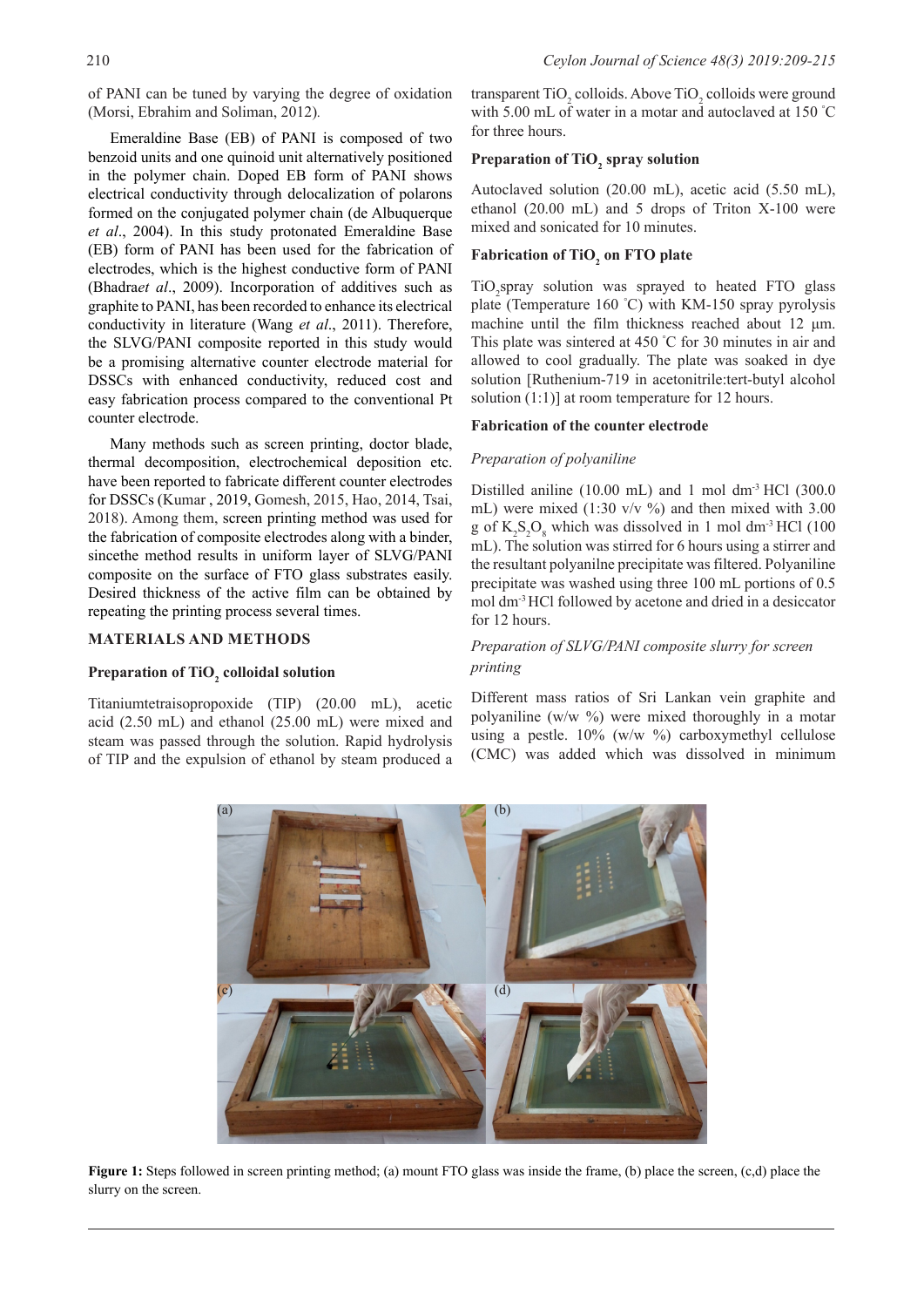amount of distilled water along with 1 drop of Triton X-100, and mixed thoroughly in the motar, next the mixture was heated to 60 °C until a slurry was obtained.

#### **Screen printing of SLVG/PANI composite**

Screen printing was done on cleaned FTO glasses using the above prepared slurry. Screen printing process was done several times till the desired thickness of the electrode was achieved. First the FTO glass was mounted inside the frame using double sided glue tape [Figure  $1(a)$ ]. Then the screen was carefully placed on top of the FTO glass as shown in the Figure1 (b). Next the prepared slurry was placed on the screen as shown in Figure 1 (c). The slurry was printed on FTO glass substrate as a uniform layer in the screen using a squeegee as shown in the Figure 1 (d). This process was done repeatedly until the desired thickness is obtained on the FTO glass.

#### **Fabrication of DSSC**

Few drops of electrolyte was sandwiched in between fabricated working electrode and the counter electrode using clippers and the photo voltaic measurements were taken by connecting those electrodes to the solar simulator.

### **Characterization of SLVG/PANI composite**

Synthesized PANI and SLVG/PANI composites were characterized using Powder X-ray Diffraction (PXRD), Scanning Electron Microscopy (SEM) and Fourier Transform Infrared Spectroscopy (FITR).

### **RESULTS AND DISCUSSION**

EB form of PANI, the structure is consisted of equal proportions of amines (–NH–) and imine (=N–) sites. Protonic acids used during the synthesis are capable of protonating the imine sites creating a bipolaron (Stafström *et al*., 1987). The resultant bipolaron then undergoes further rearrangements to form the delocalized polaron lattice enabling the conductivity of PANI. The resulting emeraldine salt (ES) has conductivity on a semiconductor level of the order of 100 S cm-1 (Bhadra *et al*., 2009). A suitable binder for the screen printing process was selected using the trial and error method. The binders tested for the screen printing process were carboxymethylcellulose (CMC) and poly(ethylene glycol) (PEG). PEG did not show promising characteristics as a binder since the counter electrode materials including PANI, SLVG and PANI/SLVG composites were tend to peel off with PEG upon introducing the liquid electrolyte. This could have been overcome by employing high temperature, however, sintering was not done during the fabrication, since there is a possibility of polymer degradation at high temperatures. On the other hand, CMC showed promising binding capabilities between the developed counter electrode materials and FTO glass substrate even at room temperature. The film was stable upon introducing the liquid electrolyte. CMC could increase the binding capability by acting as an intermediate between PANI/SLVG and FTO substrate. The strong binding between CMC and both the counter electrode material (PANI/SLVG) and FTO glass substrate can be expected through hydrogen bonding because of the presence of many hydroxyl groups on CMC, N-H groups on PANI and oxygen atoms on FTO coating  $(SnO<sub>2</sub>)$ . It has been reported in literature that the oxygen atoms in hydroxyl groups in CMC can strongly interact with amine groups in polyaniline forcing its molecules to align along (Jayanty *et al*., 2015). In addition to the strong binding capability, due to aligning of the PANI molecules, it is stated that CMC leads to a more ordered chain which results in better conductivity, since these arrangement of molecules flatten the structure of molecule in the region of delocalization occurs. However, upon increasing the CMC amount, the conductivity of the counter electrode exponentially decreased due to insulating properties of the binder CMC.

## **Characterization of SLVG/PANI composite by PXRD analysis**

When considering the diffraction pattern of pure SLVG which is shown in Figure 2 (b), two distinguishable peaks at  $2\theta = 26.52^{\circ}$  and  $2\theta = 54.61^{\circ}$  are corresponding to (0 0 *2*) and (*1 1 0*) planes of graphite respectively. Since PANI has an amorphous character, distinguishable peaks are not observed in the diffraction pattern which is shown in Figure 2 (a), only a broad peak centered around 30° was observed. The peaks of  $2\theta = 26.52^{\circ}$  and  $2\theta = 54.61^{\circ}$  of graphite are clearly visible in the diffraction pattern of SLVG/PANI composite which is shown in Figure 3.2 (c). Although the relative intensities of peaks of graphite in the SLVG/PANI composite are low compared with that of the neat graphite upon composite formation, the presence of the peaks



**Figure 2:**PXRD patterns of (a) 100% PANI (b) 100% SLVG (c) 10%/90% SLVG/PANI composite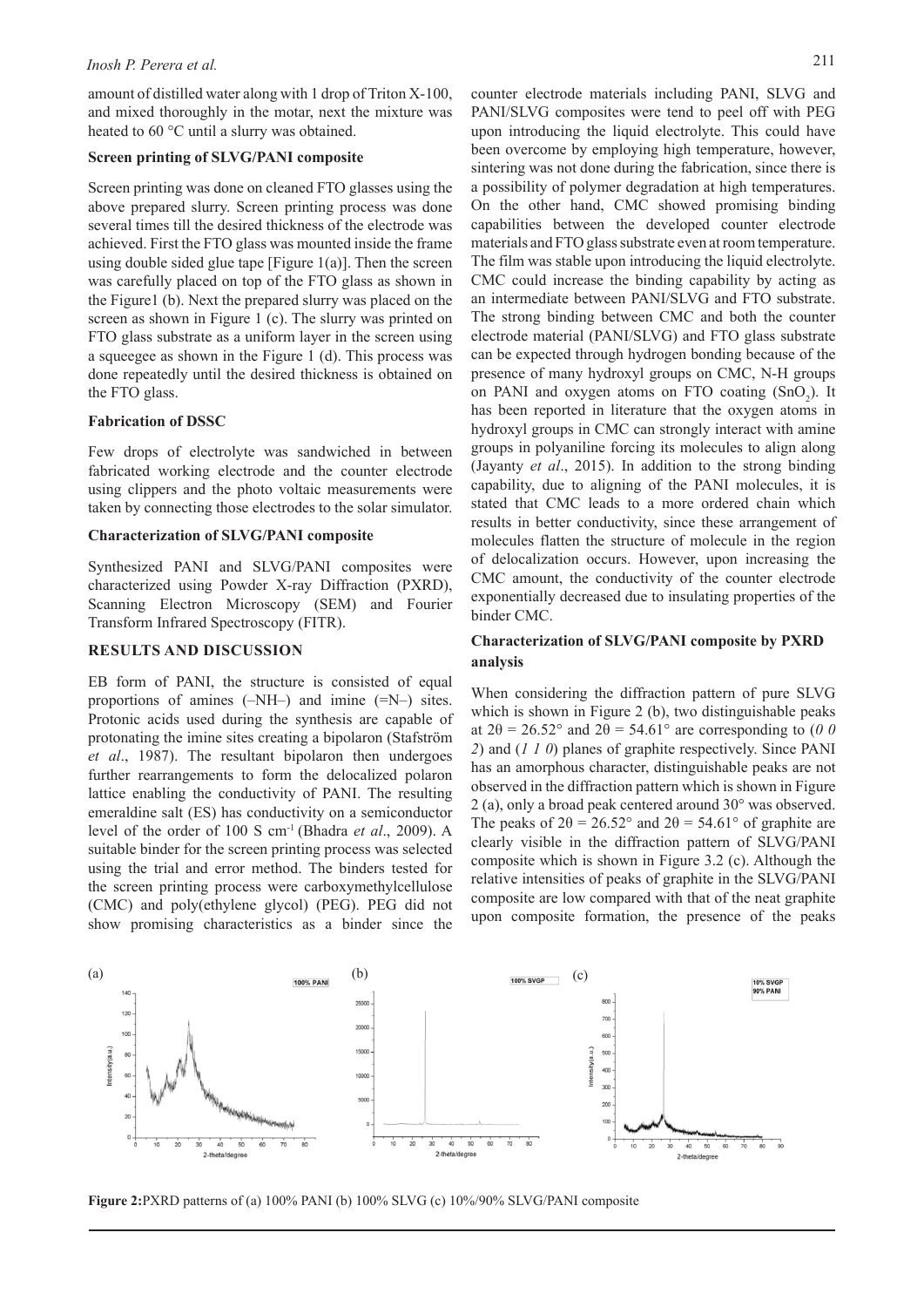of SLVG confirms that SLVG has retained its structure even though it is dispersed in PANI. Further, broad peaks observed in pure PANI were also observed in SLVG/PANI composite indicating the formation of composite.

## **Characterization of SLVG/PANI composite by SEM Analysis**

SEM analysis was carried out on pure PANI, pure SLVG and SLVG/PANI (10%/90%) composite which were screen printed on FTO glasses using CMC in order to study the variation of the morphology of the counter electrode surface. The composition 10%/90% SLVG/PANI was selected as this composition gave the best efficiency of 5.0% in DSSCs fabricated (Table 1). According to the above SEM images the plate like surface morphology of graphite [Figure 3 (b)] has been transformed into a porous structure as in the pure PANI [Figure 3 (a)] upon the composite [Figure 3 (c)] formationby indicating the distribution of SLVG in PANI during the composite preparation. Furthermore, catalytic activity of the counter electrode can be explained by the high surface area of the composite which is due to the porous structure given by the composite. According to SEM images, the average particle size of SLVG and PANI are 2.05 μm and 1.58 μm respectively, while the particle size has been reduced to 0.95 μm upon the preparation of the PANI/SLVG composite. This reflects that the reduction in particle size also enables a high surface area for the adsorption of the liquid electrolyte in the counter electrode surface.

# **FT-IR Analysis of SLVG/PANI composites**

FT-IR analysis was carried out for different ratios of

SLVG/PANI composites in order to find the functional groups present in the composites and the spectra are shown in Figure 4. Further, FT-IR analysis on pure PANI was used to confirm the formation of the PANI by chemical polymerization method. When considering FT-IR spectrum of the 100% PANI it clearly indicates two characteristic peaks of PANI around at 3400 cm–1 and 1200 cm–1. Peak around  $3400 \text{ cm}^{-1}$  is due to the N-H stretching of -NHfunctional group while peak around  $1195 \text{ cm}^{-1}$  may refer to C-N stretching of secondary amine. The peaks at 1512 cm–1 and  $1624 \text{ cm}^{-1}$  correspond to the benzenoid and quinoid vibrations of PANI (Nikzad *et al*., 2009). From the FT-IR spectrum of 100% PANI, it can be predicted that PANI has been formed. Those characteristic peaks discussed above are depleted in intensity upon increasing the graphite ratio, indicating that the composition of the composites has been varied as intended.

### **Photo current-voltage characteristics (I-V curves)**

I-V curves were plotted for each measurement taken for the fabricated solar cells with  $I/I<sup>3</sup>$  redox mediator and their performances were investigated. Pt electrode wass used as the standard counter electrode for the comparison with the fabricated SLVG/PANI counter electrode as a substitute for the Pt electrode.

The current-voltage (I-V) characteristics of the cells at AM 1.5 (100 mW cm<sup>-2</sup>) simulated sunlight irradiation with an active area of 1.0 cm<sup>2</sup> were recorded with a calibrated solar-cell evaluation system (PECCELL PEC-L01) solar stimulator.



**Figure 3:** SEM images of (a) 100% PANI (b) 100% SLVG (c) 10%/90% SLVG/PANI composite.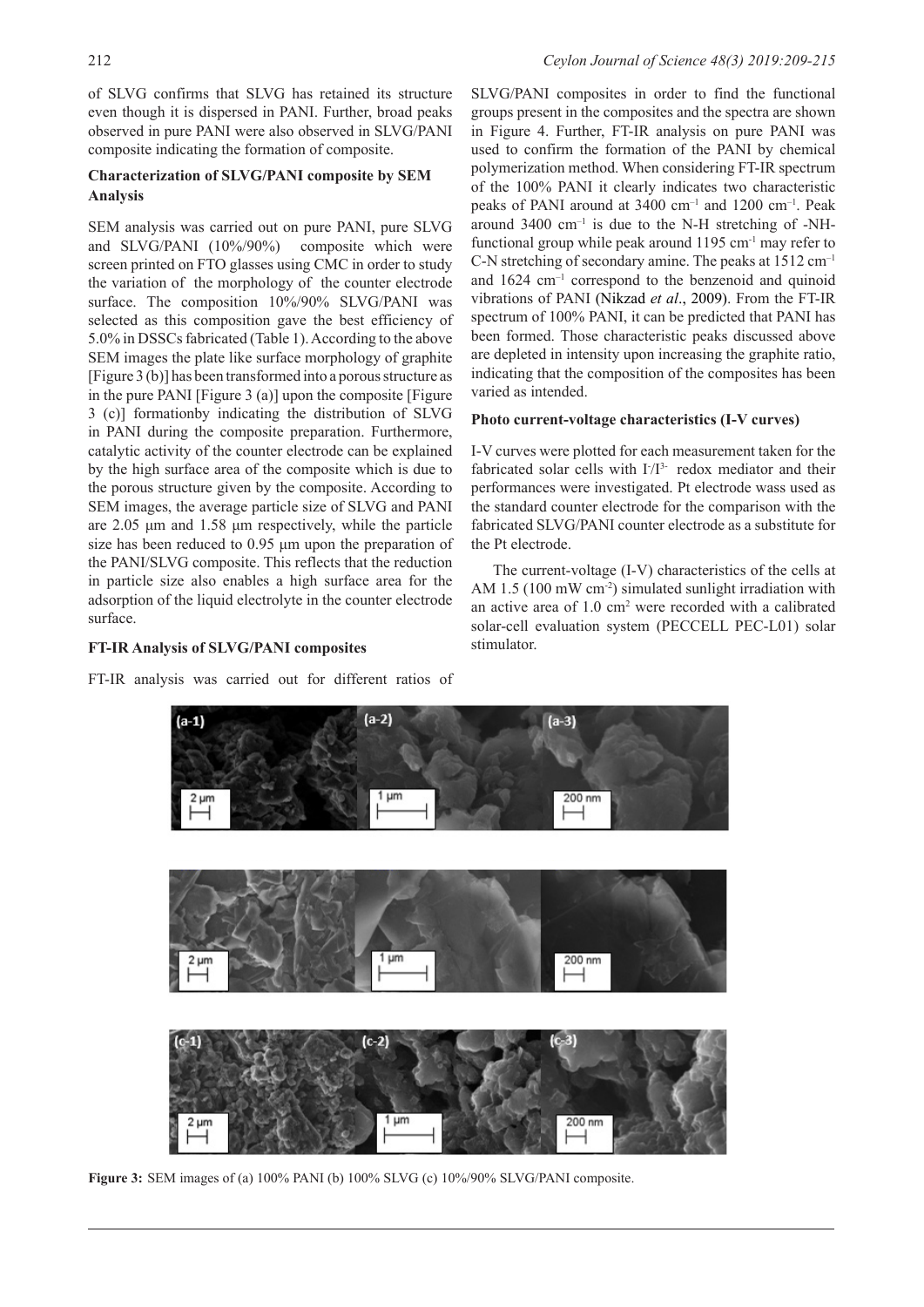

**Figure 4:** FT-IR spectra of different ratios of SLVG/PANI composites.



**Figure 5:** Photocurrent-voltage characteristics with different Graphite/PANI ratios and standard Pt electrode.

**Table 1:** Photocurrent-voltage characteristics with different Graphite:PANI ratios compared to Pt counter.

| <b>Counter Electrode</b> | $N_{oc}$<br>mV | $J_{sc}$<br>$mA \, cm^{-2}$ | $FF/$ % | $\eta$ / % |
|--------------------------|----------------|-----------------------------|---------|------------|
| Pt                       | 663            | 14.5                        | 84.0    | 8.1        |
| $0:100$ (SLVG:PANI)      | 641            | 6.8                         | 74.0    | 3.2        |
| 10:90 (SLVG:PANI)        | 688            | 10.2                        | 72.0    | 5.0        |
| 30:70 (SLVG:PANI)        | 605            | 5.9                         | 58.0    | 2.1        |
| 50:50 (SLVG:PANI)        | 563            | 5.1                         | 52.0    | 1.5        |
| 100:0 (SLVG:PANI         | 638            | 4.2                         | 53.0    | 1.4        |

\* The maximum values are reported out of five cells tested from each type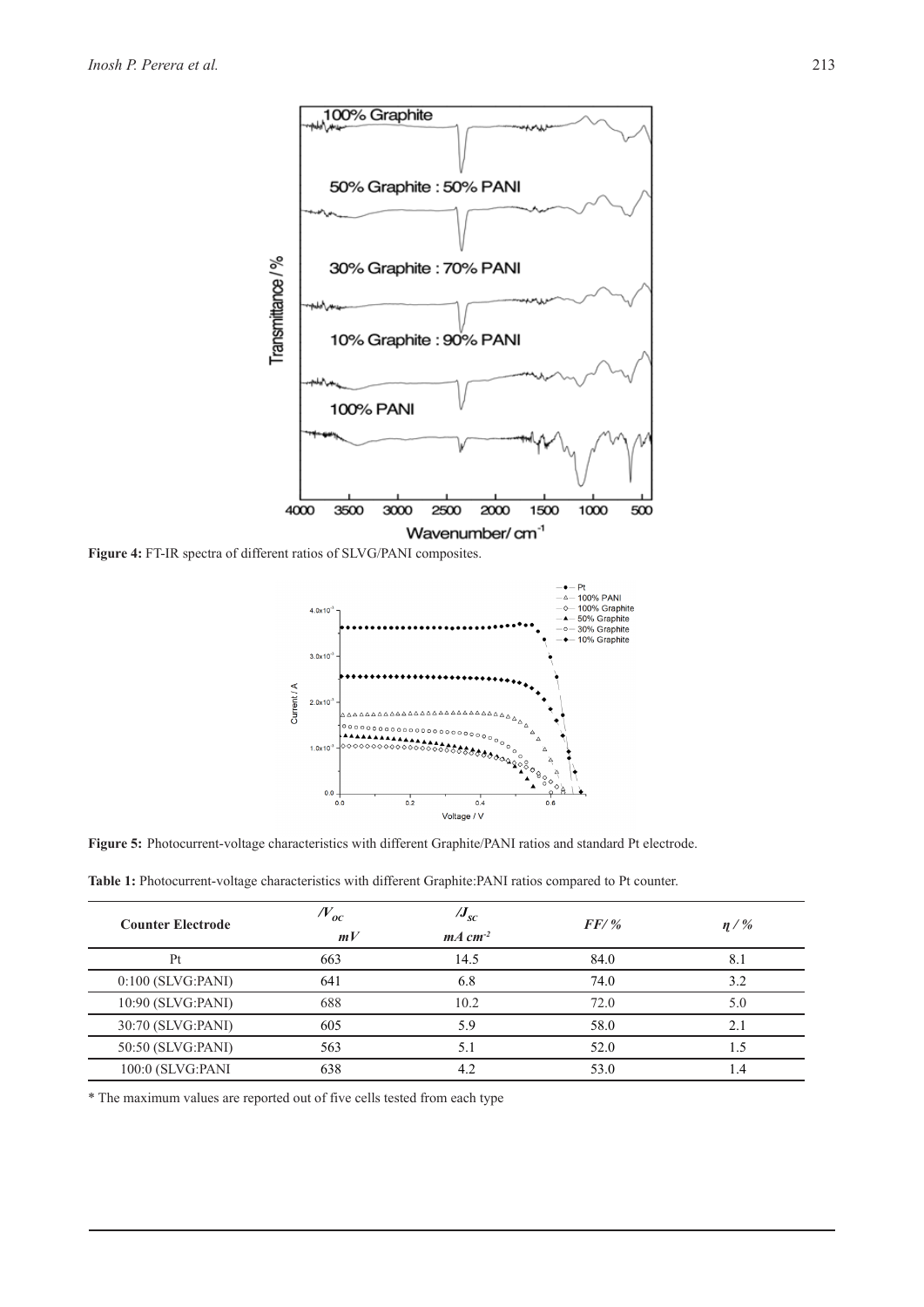As can be seen from Figure 5 and Table 1, the maximum efficiency was observed with the counter electrode with SLVG/PANI 10:90 (w/w %) composite. Efficiency of the DSSC with 10:90 composite increases compared to the DSSC with pure PANI because of the high electrochemical activity of SLVG. According to previous research done on graphite/polyaniline composites, the conductivity of the composite increases upon increasing the amount of graphite in the composite (Wang *et al*., 2011). However, the results of this study indicate that the efficiency of the DSSC decreases when the graphite content is increased. This may be because of the disordered transmission pathways of electrons as the SLVG content increases beyond the optimum value.

### **CONCLUSIONS**

In conclusion, SLVG/PANI composite can be considered as a promising material to be used as a counter electrode in DSSC. The composite can be successfully prepared by blending SLVG and PANI synthesized by chemical oxidative polymerization. The counter electrode fabricated on FTO glass substrate by screen printing method with 1:9 (w/w) ratio of SLVG:PANI showed a maximum efficiency of 5.0% with 688 mV open circuit voltage, 10.2 mA cm-2 current density and 72.0 fill factor.

### **REFERENCES**

- Anon. (2019). [online] Available at: http://www.ren21.net/ Portals/0/documents/Resources/GSR/2014/GSR2014\_ full%20report\_low%20res.pdf, 2016. [Accessed 19 Feb. 2019].
- Bhadra, S., Khastgir, D., Singha, N. and Lee, J. (2009) Progress in preparation, processing and applications of polyaniline. *Progress in Polymer Science*, **34**(8): 783- 810.
- Boschloo, G. and Hagfeldt, A. (2009).Characteristics of the Iodide/Triiodide Redox Mediator in Dye-Sensitized Solar Cells. *Accounts of Chemical Research*, **42**(11): 1819-1826.
- Braga, A., Moreira, S., Zampieri, P., Bacchin, J. and Mei, P. (2008). New processes for the production of solargrade polycrystalline silicon: A review. *Solar Energy Materials and Solar Cells*, **92**(4): 418-424.
- Cases, E. (2019). *EIA's AEO2017 projects the United States to be a net energy exporter in most cases*. [online] Ajot. com. Available at: https://www.ajot.com/news/eiasaeo2017-projects-the-united-states-to-be-a-net-energyexporter-in-most [Accessed 19 Feb. 2019].
- De Albuquerque, J., Mattoso, L., Faria, R., Masters, J. and MacDiarmid, A. (2004).Study of the interconversion of polyaniline oxidation states by optical absorption spectroscopy. *Synthetic Metals*, **146**(1): 1-10.
- Gomesh N., Ibrahim A.H., Syafinar R., Irwanto M., Mamat M.R., Irwan Y.M, Hashim U. and Mariun N. (2015) Fabrication Of Dye Sensitized Solar Cell Using Various Counter Electrode Thickness, *International Journal Series in Engineering Science,* **1**(1): 49-56.
- Grätzel, M. (2005).Solar Energy Conversion by Dye-Sensitized Photovoltaic Cells. *Inorganic Chemistry*, **44**(20): 6841-6851.
- Grätzel, M. (2003). Dye-sensitized solar cells. *Journal of Photochemistry and Photobiology C: Photochemistry Reviews*, **4**(2): 145-153
- Han, G., Liu, Y., Zhang, L., Kan, E., Zhang, S., Tang, J. and Tang, W. (2014).  $MnO_2$ Nanorods Intercalating Graphene Oxide/Polyaniline Ternary Composites for Robust High-Performance Supercapacitors. *Scientific Reports*, **4**(1)
- Hao N.T.Q. (2014) Fabrication of Platinum Nanoparticle Counter Electrode for Highly Efficient Dye-sensitized Solar Cells by Controlled Thermal Reduction Time*, Journal of Materials Science*, 49.
- Jayanty S., (2015) Carboxy methyl cellulosetemplated polyaniline: Film Morphology and Conductivity, *International Journal of Energy, Sustainability and Environmental Engineering,* **1**(4-5), 123-127.
- Kouhnavard, M., Ludin, N., Ghaffari, B., Sopian, K. and Ikeda, S. (2015). Carbonaceous Materials and Their Advances as a Counter Electrode in Dye-Sensitized Solar Cells: Challenges and Prospects. *ChemSusChem*, **8**(9), pp.1510-1533.
- Kumar K.D., Swami S.K., Dutta V.,Chen B., Bennett N. and Upadhyaya H.M. (2019). Scalable screen-printing manufacturing process for graphene oxide platinum free alternative counter electrodes in efficient dye sensitized solar cells, *FlatChem*, 100105.
- Lee, Y., Kim, B., Ifitiquar, S., Park, C. and Yi, J. (2014). Silicon solar cells: Past, present and the future. *Journal of the Korean Physical Society*, **65**(3), pp.355-361.
- Morsi, I., Ebrahim, S. and Soliman, M. (2012) Construction and Study of Hetreojunction Solar Cell Based on Dodecylbenzene Sulfonic Acid-Doped Polyaniline/n-Si.*International Journal of Photoenergy*, 1-6.
- Nikzad, L., Alibeigi, S., Vaezi, M., Yazdani, B. and Rahimipour, M. (2009). Synthesis of a Graphite-PolyanilineNanocomposite and Evaluation of Its Electrochemical Properties. *Chemical Engineering & Technology*, **32**(6): 861-866.
- O'Regan, B. and Grätzel, M. (1991). A low-cost, highefficiency solar cell based on dye-sensitized colloidal TiO2 films. *Nature*, **353**(6346): 737-740.
- Panwar N.L., Kaushik S.C., Kothari S., (2011) Role of renewable energy sources in environmental protection: A review. *Renewable and sustainable energy reviews,*  1513-1524.
- Stafström, S., Brédas, J., Epstein, A., Woo, H., Tanner, D., Huang, W. and MacDiarmid, A. (1987). Polaron lattice in highly conducting polyaniline: Theoretical and optical studies. *Physical Review Letters*, **59**(13): 1464- 1467.
- Theerthagiri, J., Raja Senthil,, A., Madhavan, J. and Maiyalagan, T. (2015). Recent Progress in Non-Platinum Counter Electrode Materials for Dye-Sensitized Solar Cells. *ChemElectroChemreviews*. [online]Availableat:https://www.researchgate.net/ profile/J\_Theerthagiri/publication/275103200\_ Recent Progress in Non-Platinum Counter Electrode\_Materials\_for\_Dye-Sensitized\_Solar\_Cells/ links/5abc841ba6fdcccda6561ba7/Recent-Progress-in-Non-Platinum-Counter-Electrode-Materials-for-Dye-